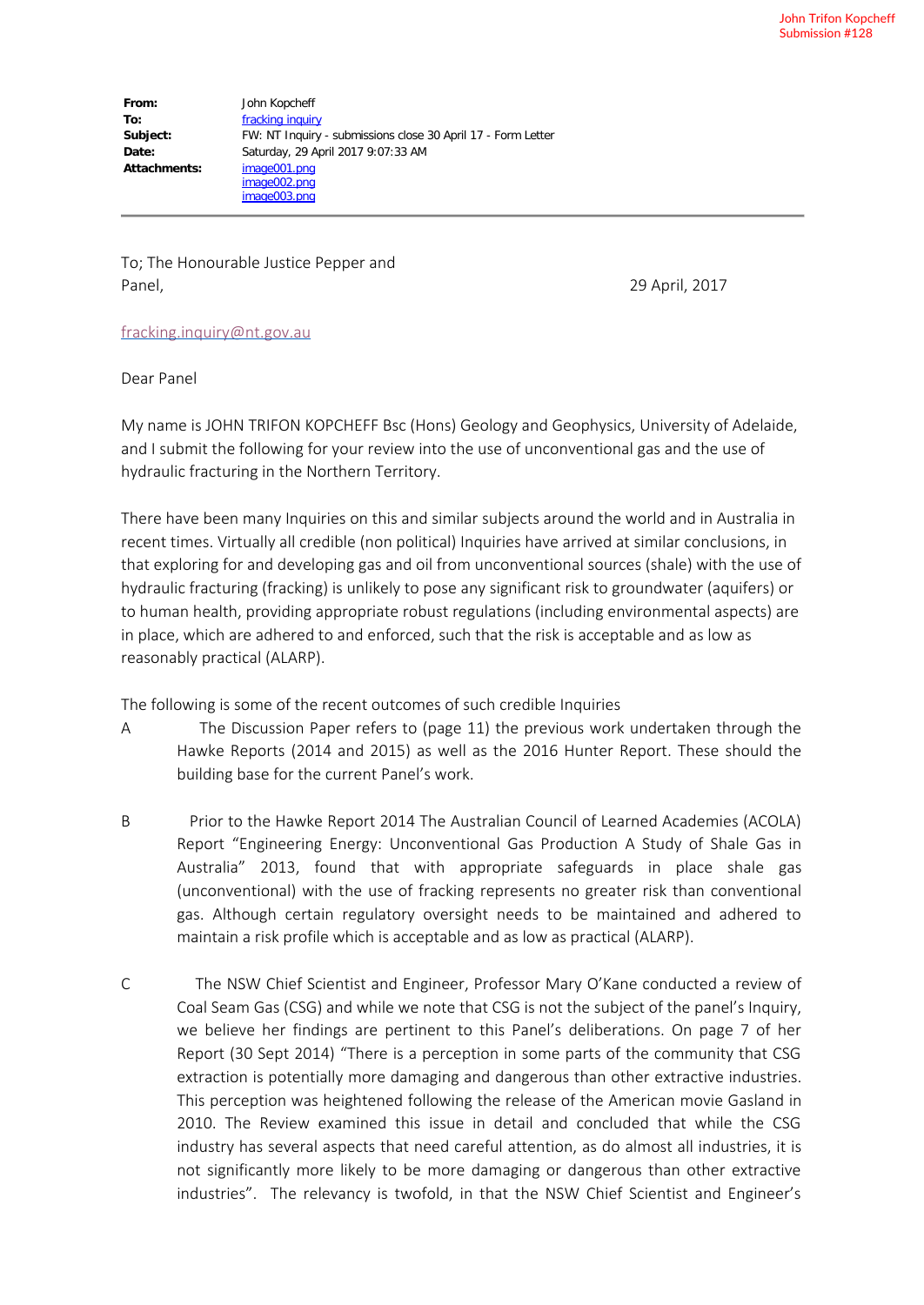Review debunked the hype associated with the movie Gasland, and recognised each extractive industry has its own unique characteristics which must be recognised, managed and regulated appropriately to achieve ALARP.

- D The Western Australian Upper House reviewed the issue of fracking, and after two years of examining evidence etc. concluded (Nov 15) that fracking can be carried out safely if regulated appropriately. It found the impact on human health and the environment were 'negligible' despite widespread concerns about the practice.
- E The South Australian (SA) Natural Resources Committee recently completed a two year Inquiry into unconventional gas and the use of fracking, and issued it's final Report on 30 November 2016. It's key recommendation against it's first Term of Reference was that unconventional gas (fracking) is unlikely to have any impact on groundwater (aquifers).
- F As mentioned, there have been many Inquiries worldwide, but the UK is also very relevant to Australia, as its ownership to mineral rights is similar to Australia. The UK had a very rigorous inquiry carried out by the Royal Society and the Royal Academy of Engineering specifically to do a report on hydraulic fracturing and shale gas. Professor Sir Mark Walport UK Chief Scientist gave a speech predominantly focussed on Risk and Innovation in Germany in September 2014, summed up the findings, with the following

"There are really 3 science and engineering concerns about hydraulic fracturing (fracking). The first of these is: will it cause earth tremors? The second is: will you get contamination of the water table? And the third is: will there be fugitive release of the methane gas? (In other words if you leak all the gas then you lose the advantage of it as a fossil fuel). And what the science and the engineering tells you is that this is a drilling technology and no drilling technology is completely risk-free. **But if it is done well, if it is engineered well, if it is governed well, then it is as safe as any other form of drilling**, recognising that there is no 'free lunch', there is nothing that is completely risk-free." He went on to note

"Those are the engineering concerns, and that's what the Royal Academy of Engineers' report said and actually multiple other reports have all essentially said the same thing. But the public or publics who are protesting, at least in some parts of the world, about fracking are coming at in from a different angle. They're coming at it from the values angle and from the 'my pain, your gain' angle. And so there's a group that dislike fracking because they dislike fossil fuels, there's another group that dislike fracking because they actually just don't like big companies, and then there's a third group who just don't want the inconvenience of having something industrial happening in their back yard." referenced speech can be found here http://bit.ly/1CVyur7

In line with the UK Inquiry and the recommended outcomes, the UK Infrastructure Bill 2014-15, was passed through the UK Parliament, and it, which among other things will permit fracking below 300 meters in the UK.

G. Fracking under an appropriate regulatory regime in the Northern Territory will also provide significant economic benefits to the Northern Territory through the generation of employment , royalty revenue to the government and indigenous people by the access and production of the extensive natural gas reserves present.

With the generation of significant natural gas production from fracking, the Northern Territory